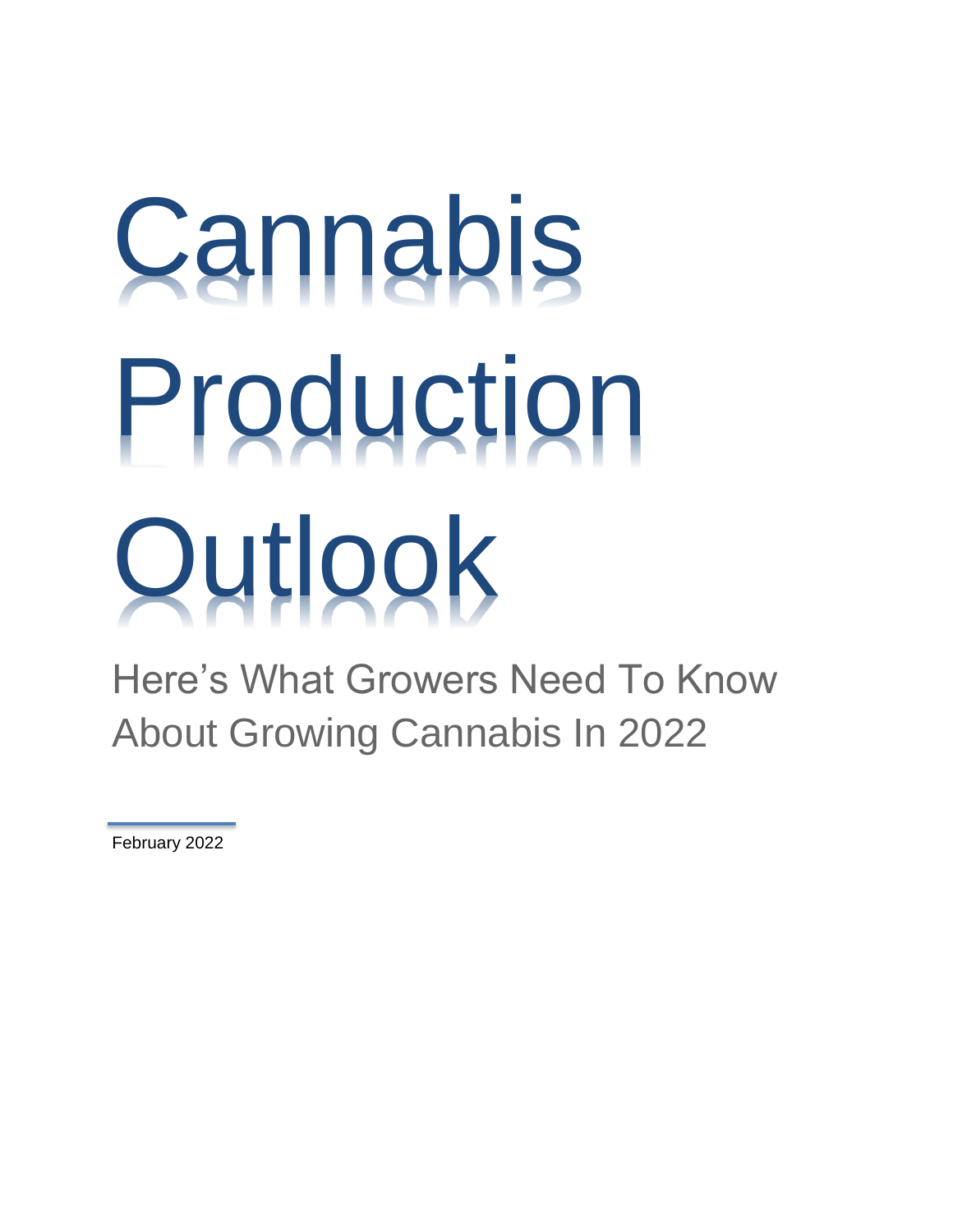The cannabis industry is growing.

This growth has come with an intense focus on large-scale cannabis cultivation.

All around the globe we hear of companies building bigger cannabis farms. Take North America for example. In 2021, the largest grower producing cannabis exclusively in a greenhouse was doing so at nearly 2 million square feet<sup>1</sup> (yes, million).

Besides the focus on large-scale operations, the industry has also seen an increase in the number of licenses being issued. In 2021 alone, California had 7,548 licenses<sup>2</sup>; the most cultivation licenses of any state in the U.S. Factor in the licenses from other states and you start to get a picture of just how many operations we're talking about here.

But is this growth trend sustainable, or are these companies overextended? After all, we have seen the trend towards large-scale production driving prices down.

In 2018, the monthly average cost for an ounce of adult-use cannabis was around \$390, according to the Cannabis Control Commission<sup>3</sup> (CCC). This figure topped \$400 in early 2019 before declining to around \$370 an ounce pre-pandemic. Since 2020, prices have continued on the steady decline path, reaching a monthly average price per ounce of \$362 in September 2021.

Of course, prices vary by state, but it's unsurprising that cannabis prices are leveling out as the market matures. There are more growers, so supply is high and competition is fierce.

The high competition even led to a moment of panic when prices started dropping. A rash of growers went out of business because the market was suddenly not lucrative enough. Some growers pivoted to hemp production, looking for opportunities in the CBD market.

But the industry survived.

Today, the cannabis industry is still growing. A lot of growth can be attributed to the momentum built by the recent legalization of medical and adult-use cannabis in various countries.

Cannabis global sales are expected to exceed \$50 billion<sup>4</sup> by 2025 with regulation and legality continuing to be key forces driving the industry. Cannabis financing is also set to continue growing despite the financing issues the industry has always faced. There are signs of increased confidence in the projected growth of the cannabis market. As of May 2021, capital raises in the industry had more than tripled<sup>5</sup> to \$6 billion.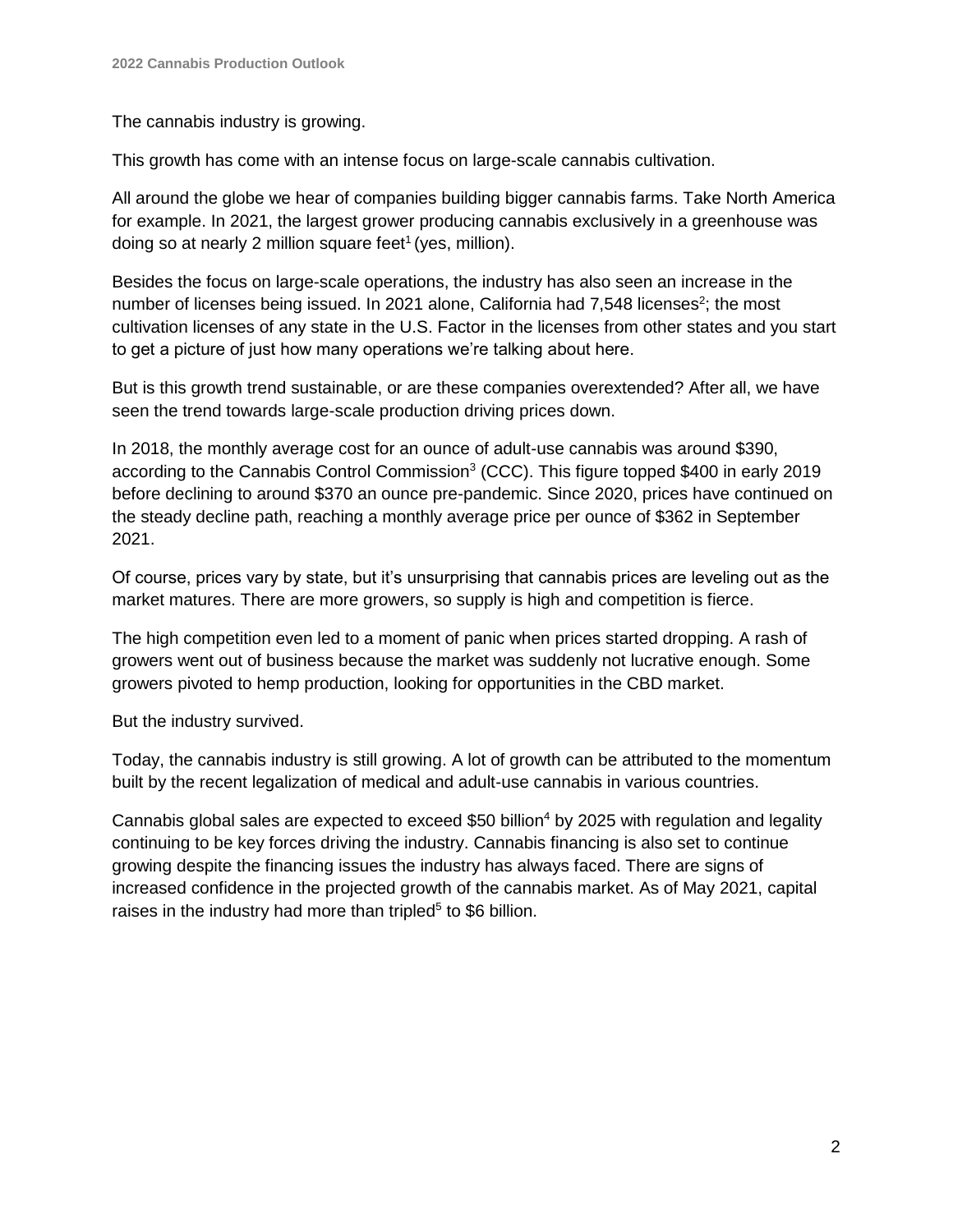

Growth? Falling prices? Increasing demand?

Things are getting interesting in the cannabis industry, and for growers, there's no clear-cut path to success.

One thing is clear though – instead of doing things the same as before, growers need to pivot. The cannabis industry is changing and success in 2022 hinges on doing things differently.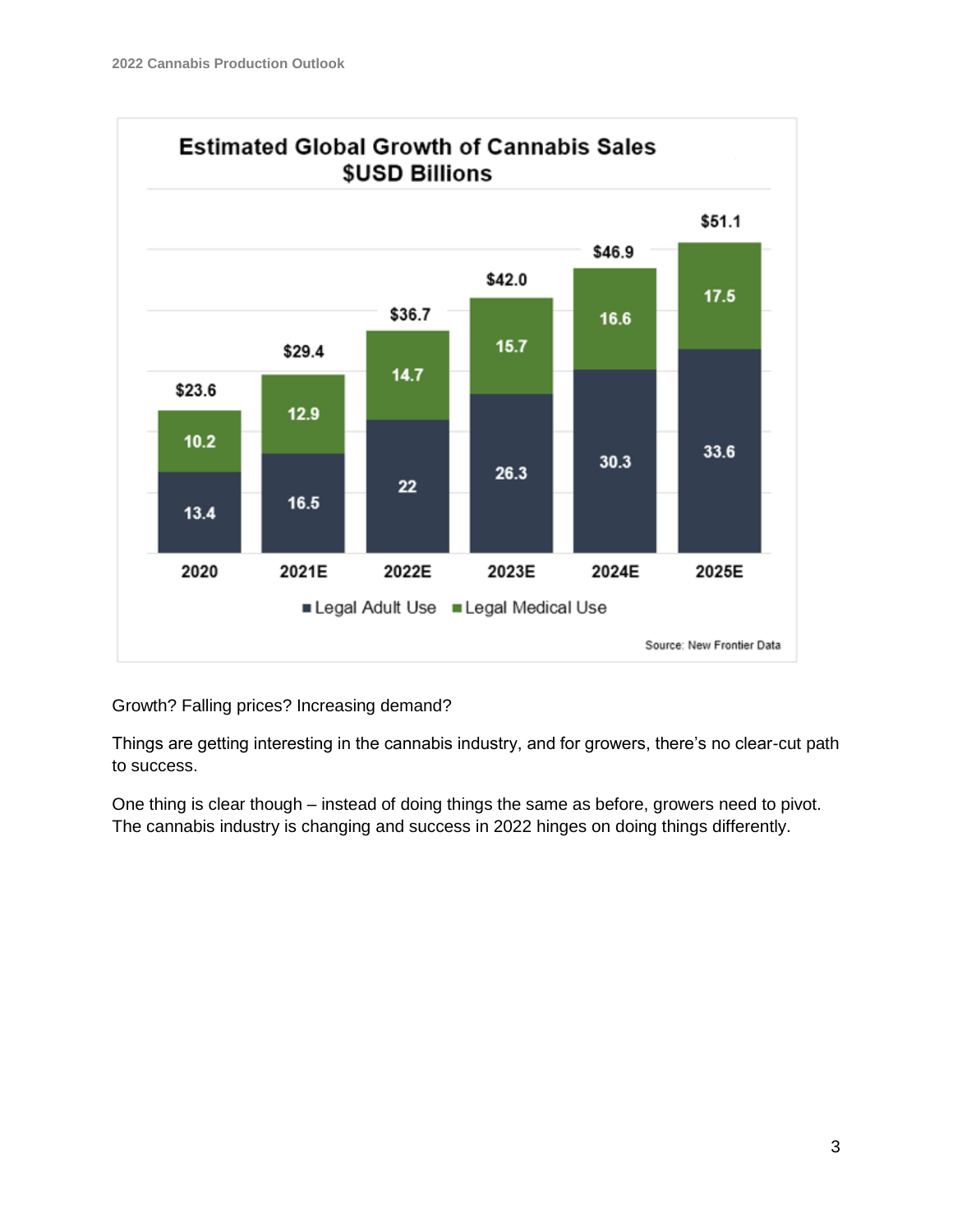# The cannabis cultivation landscape in 2022

Certain aspects of the cannabis industry are thriving, however, the future is hazy and volatile. There are ebbs and flows as far as revenue is concerned.

Furthermore, a pandemic combined with a recession  $6$  and increasing unemployment rates will inevitably influence who can afford legal cannabis, which in some markets is currently taxed upwards of 70 percent<sup>7</sup>. Ultimately, the economy is going to impact how much money people are willing to spend on cannabis.

There are already so many illicit manufacturers, particularly in areas such as California and New York. This is not surprising if you consider California's high markup in taxes for legal cannabis. Although the illicit operations are a public safety disaster, people may go to them because of better prices.

If consumers ditch the legal industry for the black market, a lot of licensed brands operating on thin margins will likely go out of business.

Cannabis growers need to be efficient



### Production efficiency

In 2022, focusing on efficiency is what's important, not maximizing output. Growers have to operate as lean as possible, scrutinizing operations and cutting out any unnecessary costs.

There have been cases of too much cultivation $8$  and not enough retail to get the product to the consumer. As a result, some facilities have had to let go of employees or shut down. This calls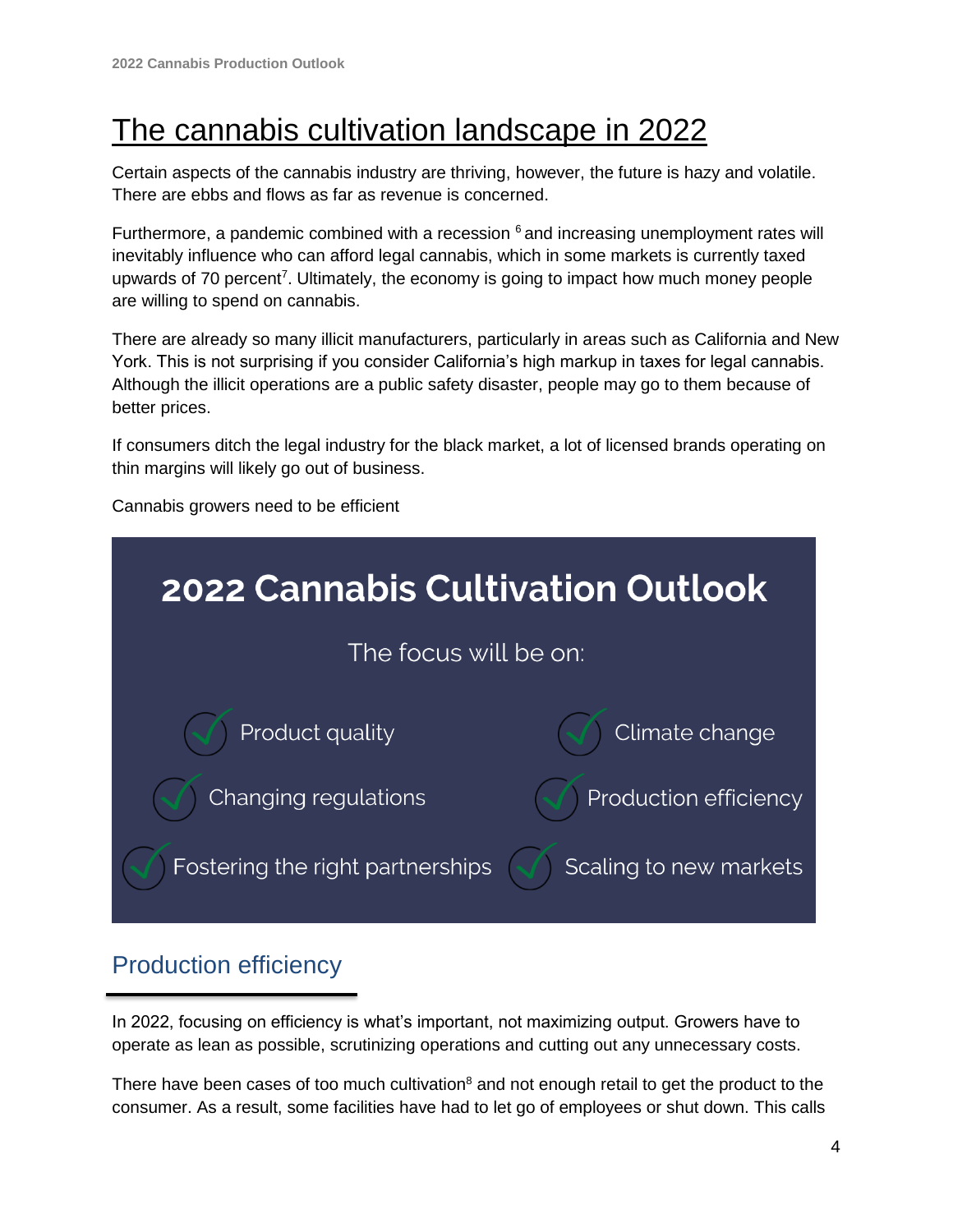for growers to be as cost-efficient as possible. Whether that means cutting out certain practices or eliminating unnecessary packaging, certain fertilizers and pest-control measures will depend on the operation.

Cutting costs also relies on maximizing efficiency. There are several ways growers can do this.

One way is to invest in efficient equipment and systems. For example, HVAC is one of the biggest causes of inefficiency in cannabis grows. However, efficient systems can help growers reduce energy consumption and their utility bills.

On the other hand, growing techniques such as a closed-loop watering system can ensure that growers don't waste water, providing one more point for efficiency.

Automation is another way of increasing efficiency. With a system that helps to manage and optimize everything from lighting to climate, water and nutrients control, growers have more control over an operation and it's easier to stay on top of efficiency.

### Product quality

Some brands have, in the past, gotten away with selling a sub-par product. However, people are increasingly able to figure out what brands are actually good.

The Covid-19 pandemic put people indoors and gave them time to figure out what's good. Plus there are now more resources on choosing $9$  a good product.

Succeeding in 2022 will hinge on providing a high-quality product rather than pretty packaging. Instead of maximizing production, growers must focus on maximizing efficiency and product quality.

### Changing regulations

Although Federal U.S. cannabis legalization is highly unlikely in 2022, state-by-state legalization is gathering momentum. This means keeping up with regulations is a must.

In keeping up, it's still important to remember that the regulations are subject to change as the industry evolves. Given the fluctuations in regulations, a good way for cultivators to keep up with what each state or country requires is to have a good legal mind on the team.

A good lawyer will be able to interpret the regulations and help the operation keep up with what's required. If you want to see the importance of keeping up with changing regulations just look at the new California energy code update<sup>10</sup> coming through.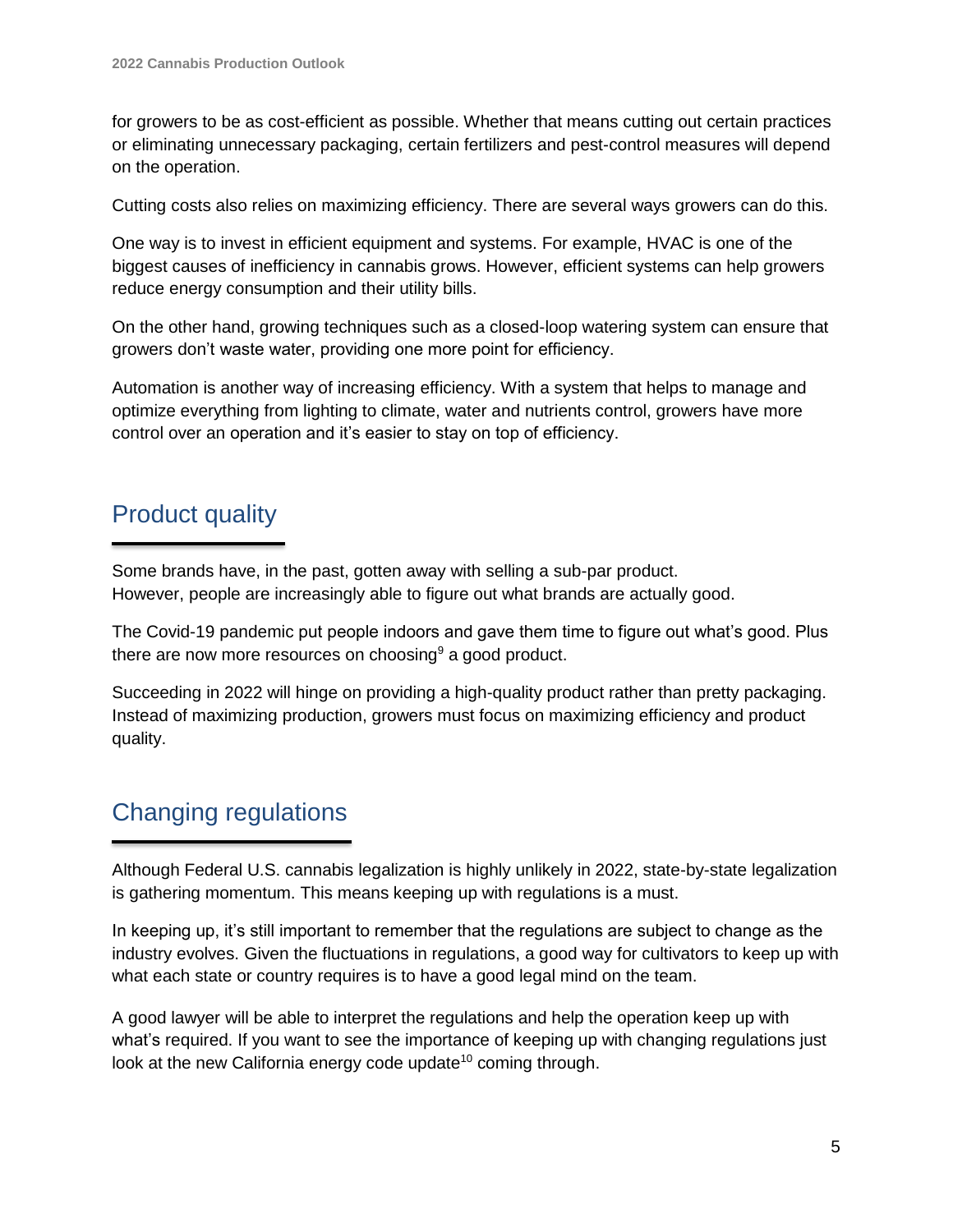The aim of the code is to reduce wasteful and unnecessary energy consumption in facilities. Authorities eventually want to eliminate the use of fossil fuels, replacing them with renewable energy sources. Although the code will come into effect from January 1, 2023, everyone building a facility needs to keep the energy code in mind and make sure they comply with the new requirements.

Also, with the worsening drought conditions, regulatory water restrictions will likely impact commercial cultivators soon.

To date, authorities have imposed certain restrictions around electrical power usage to lessen carbon emissions, so a future where the same is done for water usage is not so far-fetched. Knowing what's happening in this space is crucial as it will help with creating and integrating water conservation practices into cultivation plans.

Growers who can't keep up with regulations will already be at a disadvantage in an already competitive market.

### Climate change



The unpredictability brought on by climate change is going to continue.

We can no longer trust normal weather patterns.

Drought, extremely low temperatures, more severe flooding, hurricanes, tornadoes, wildfires – all of these will likely be part of the 2022 cannabis cultivation story.

Growers must be adaptable and flexible if they are going to survive.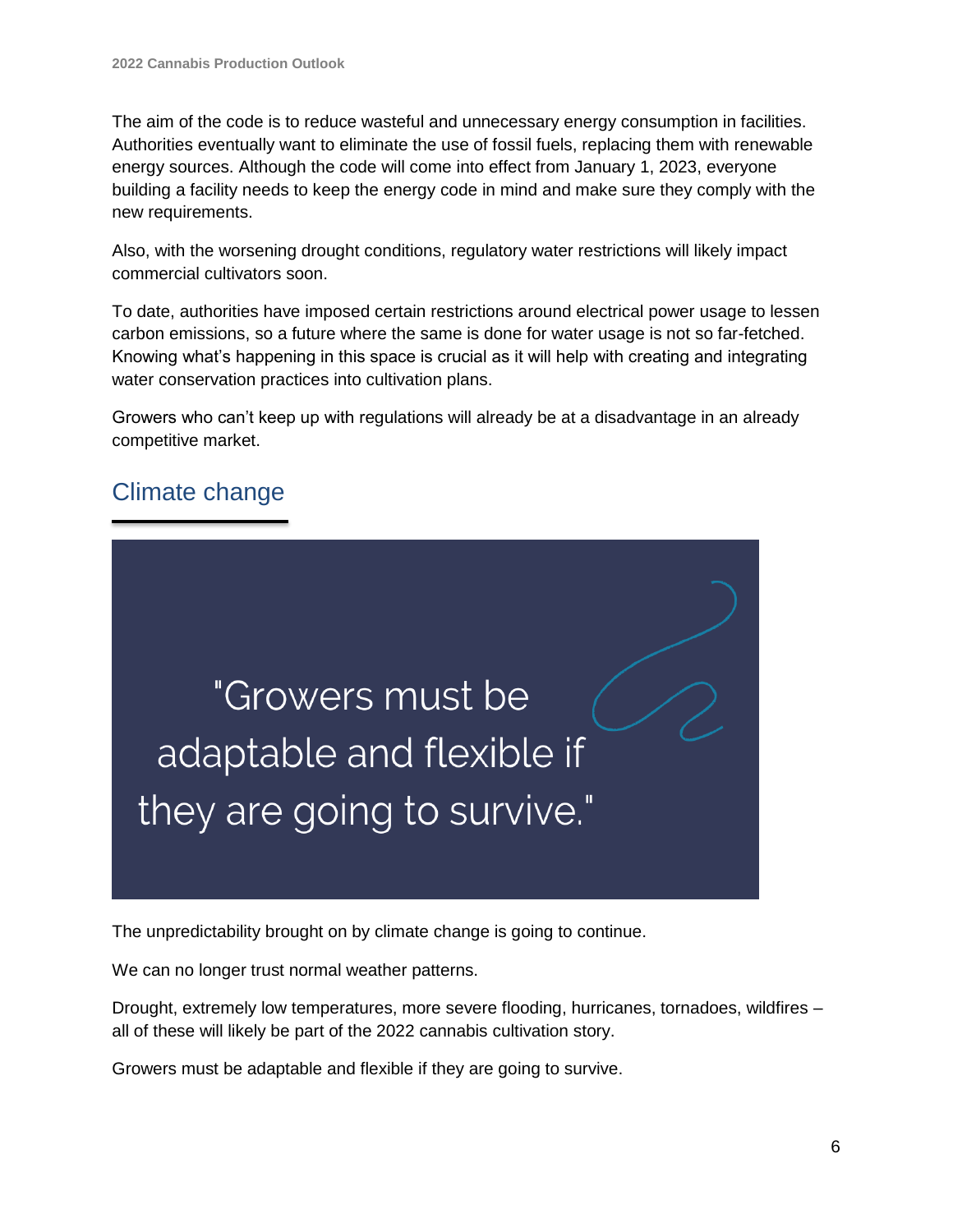This may mean switching to indoor growing or looking at other options such as sealed cannabis greenhouses<sup>11</sup>. Granted, this will likely require some capital investment, but it's a good longterm solution.

In light of the impact of climate change, growers will also need to be proactive about improving sustainability. Cannabis production is responsible for some unsustainable practices that require addressing<sup>12</sup>.

### 2022 is about fostering the right partnerships

Having the right partnerships in the cannabis industry has always been important. However, it's even more important in 2022 considering the current industry landscape.

It's very hard, if not impossible to go it alone in the cannabis cultivation world. The quality of the partnerships growers forge can make or break an operation.

What constitutes good partnerships?

Getting the right team with experience in cannabis. This is everyone from the core operating team to the local attorney, CPA, and HVAC consultant. The right team will give a cannabis operation a competitive advantage, allowing for building the right plans, processes and procedures, and policies.

Growers will also need to remember that the right partnerships will help growers achieve all the other things we have highlighted as crucial in 2022 – maximum efficiency, product quality, and being able to keep up with regulations.

### Scaling to new markets

There's no denying that the cannabis industry is continuing to grow despite supply chain issues. As the market explodes with potential, there's an opportunity to scale to new states and regions.

Already, the number of multi-state operators is increasing as brands seek to replicate their success in new regions. This trend is likely to continue as new states pass legislation and start allowing cannabis sales. Growers can take advantage of this opportunity if they're in a position to do so.

But before jumping into scaling, it's prudent to learn more about the key challenges to scaling a cannabis cultivation facility<sup>13</sup>.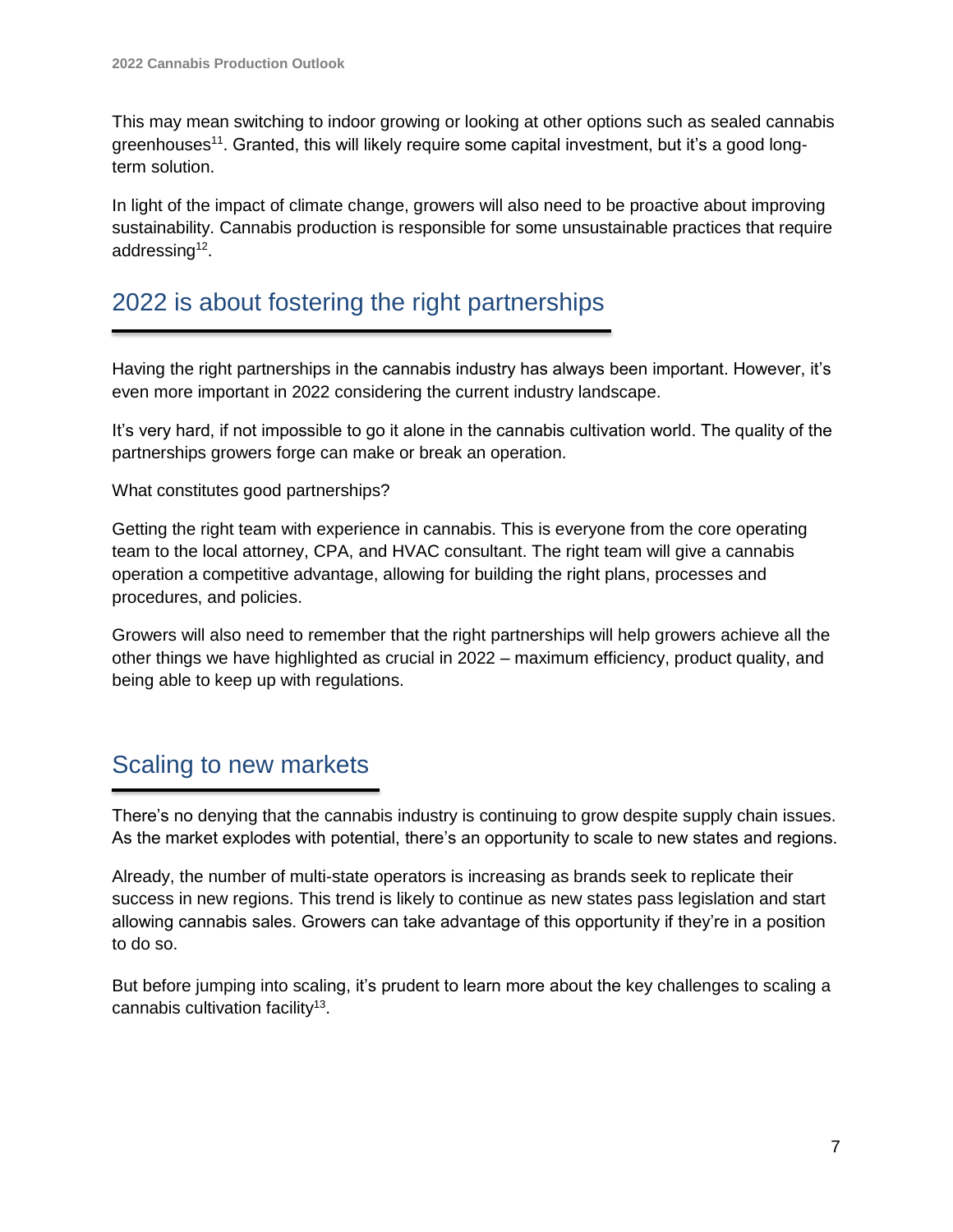## The year is for continued reliance on the power of networking

Public support for cannabis legalization is growing. According to research conducted by Pew Research Center, about 60% of U.S adults say cannabis should be legal for both medical and recreational use. In fact, two in three Americans support the legalization of cannabis, according to a November 2021 Gallup poll released in November 2021.

Nonetheless, cannabis still faces a lot of stigma because of the negative connotations of "stoner culture." To add to that, much state regulation restricts how cannabis businesses can advertise themselves.

Not only is advertising cannabis often banned on TV, radio or billboards, but social platforms such as Facebook sometimes prohibit the buying of sponsored content for cannabis businesses.

For these reasons, it's hard to know what's okay to post and what might get your account banned, so cannabis brands don't usually run paid ads on social media platforms.

Cannabis brands have to rely on organic reach. Content marketing, more organic social media content and email marketing campaigns will still play a huge role in growing cannabis brands in 2022. But networking is an essential tool in a cannabis business's marketing toolbox. Growers need to lean into it<sup>14</sup>.

# **Conclusion**

The developments in the cannabis industry will create a volatile and fast-changing environment for growers in 2022.

Growers have to take note of the increasing competition and complex legal landscape (as of December 2021, only 18 out of 50 states had fully legalized marijuana use). Success is for those who are willing to pivot and adapt to the evolving demands of the industry.

Success is also for those growers who keep up with industry developments. Increasingly, industry experts, analysts, researchers, and scientists are putting more work into understanding cannabis and moving the industry forward. The cannabis industry has been shrouded by secrecy and misinformation for long so this development will help add to the legitimacy of the industry.

Scientific research findings will also help break down misconceptions about cannabis and may play a vital role in the building of proper regulation of the industry.

Efficiency, product quality and consistency, the ability to improve sustainability, and being able to brand and market a business properly remain top of the 2022 must-have list as well.